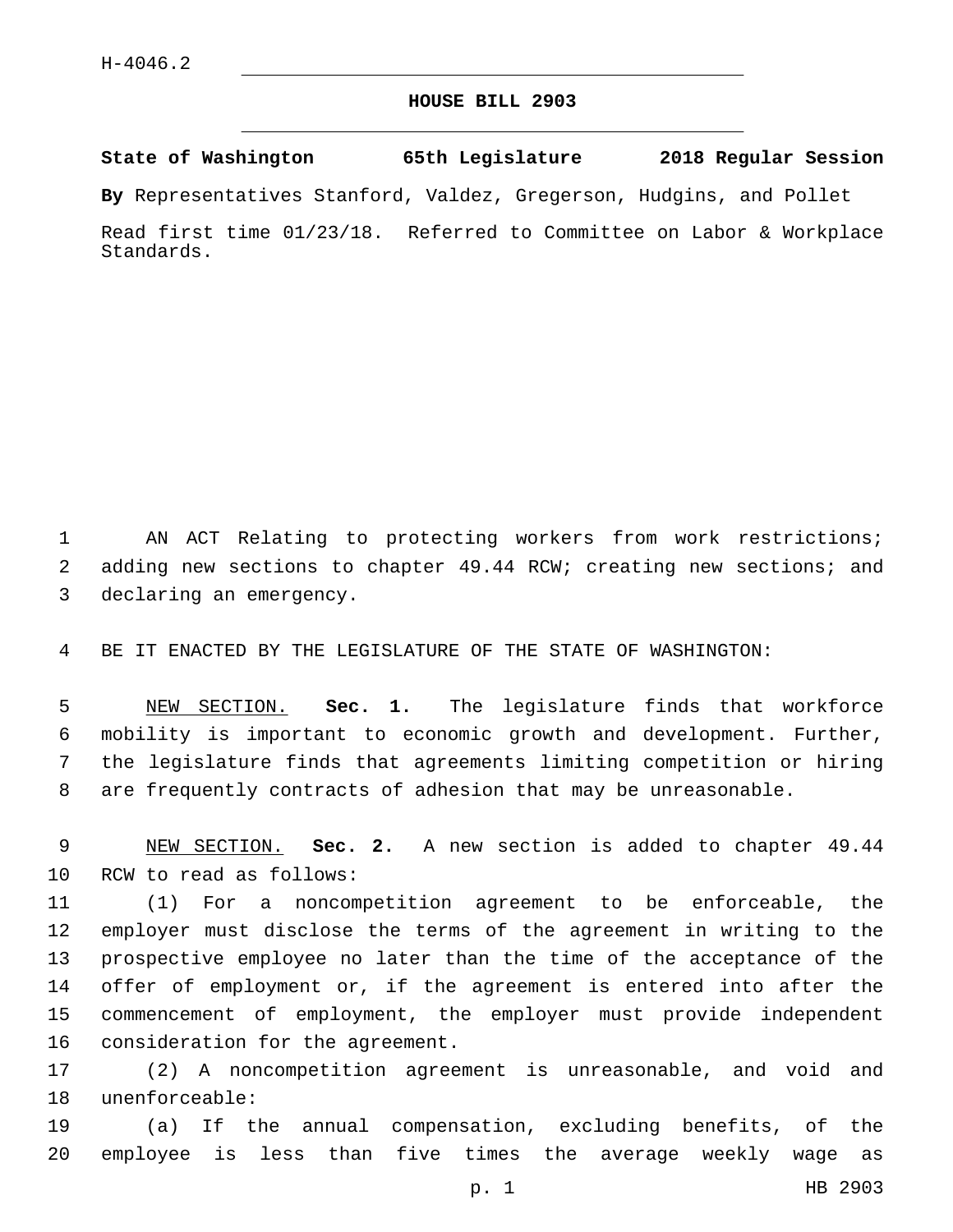established under RCW 50.04.355 at the time of entering into the 2 contract.

 (b) If the employee is terminated during a probationary period or without just cause, including due to a reduction in force.

 (3) A rebuttable presumption is established that a noncompetition agreement is unreasonable and void and unenforceable for any period of time beyond a one-year duration. A party to the agreement may rebut the presumption with clear and convincing evidence that the duration beyond one year is reasonably necessary to protect the 10 business or goodwill of the party.

 (4) To be enforceable, a noncompetition agreement must be supported by a garden leave clause under which the employer agrees to continue to pay the employee wages during the restricted period. The amount of the wages shall be based on the average of wages reported to the employment security department for the four quarters prior to the restricted period, prorated to the employer's pay period. If the employee worked for the employer for less than the entirety of four complete quarters, the average shall be based on the quarters for which the employee worked the entirety of the quarter or quarters. An employer may not restrict an employee from employment while receiving garden leave if the employment is consistent with a reasonable noncompetition agreement that is consistent with this section.

 (5) A provision in a contract or agreement signed by an employee who primarily resides and works in the state is void and unenforceable if it requires the employee to adjudicate a 26 noncompetition agreement outside of the state.

 (6) A provision in a contract or agreement signed by an employee who primarily resides and works in the state is void and unenforceable if it deprives the employee of the substantive 30 protection of Washington law.

 (7) Any enforcement or attempted enforcement of a noncompetition agreement that violates this section, or is overly broad or only partially enforceable, affects the public interest and constitutes a per se unfair or deceptive act or practice under chapter 19.86 RCW.

 (8) A noncompetition agreement between a performer and a performance space, or a third party scheduling the performer for a performance space, may not restrict the performer from performing in a geographic region for a period longer than three days.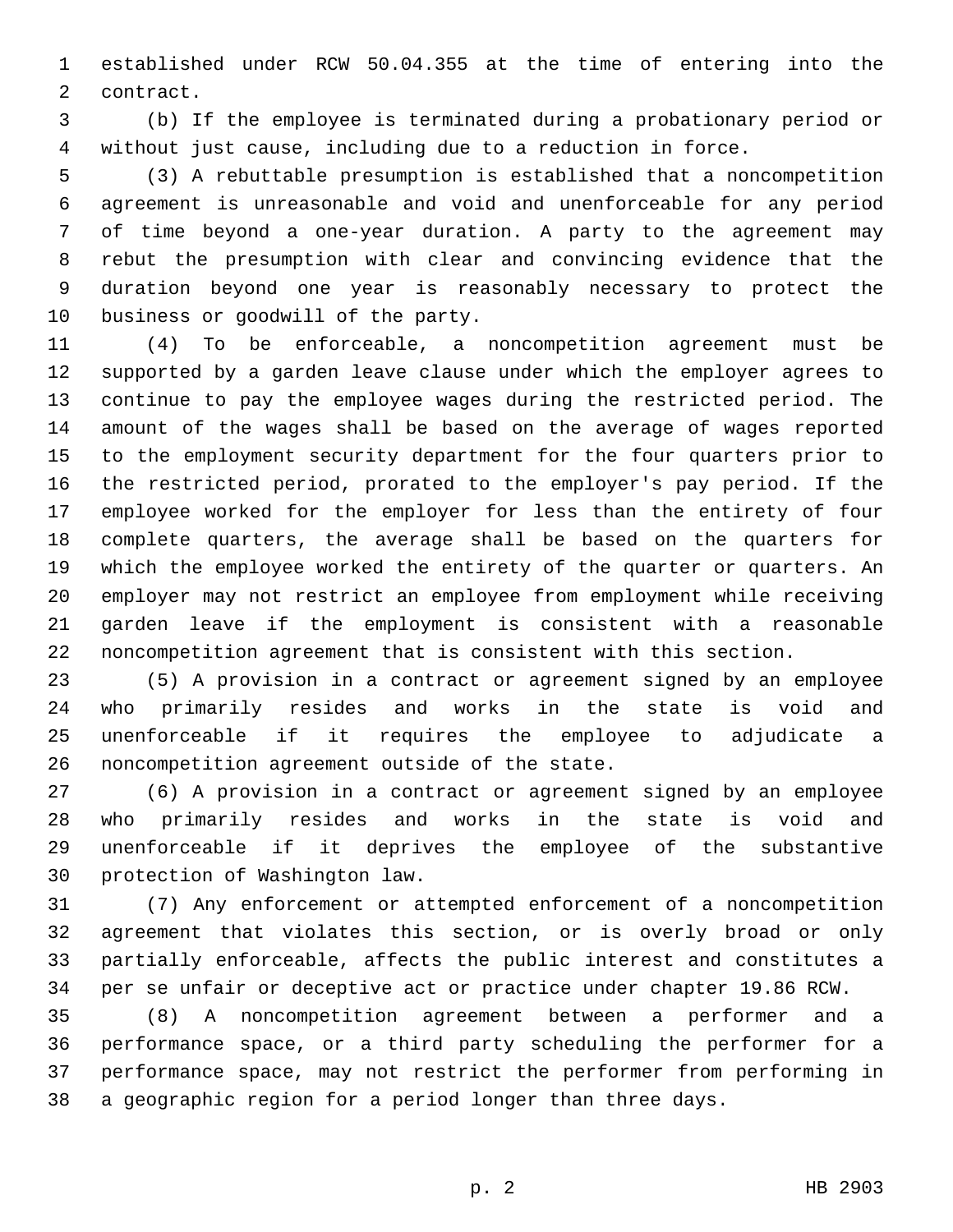(9) A noncompetition agreement between an entity engaging an independent contractor and an independent contractor is void and unenforceable.3

 (10) Except as otherwise expressly provided, this section does not revoke, modify, or impede the development of the common law.

 (11) This section applies to noncompetition agreements entered into on or after the effective date of this section.

 NEW SECTION. **Sec. 3.** A new section is added to chapter 49.44 9 RCW to read as follows:

 An employer may not restrict, restrain, or prohibit an employee working fewer than forty hours per week or earning less than two hundred percent of the applicable state or local minimum wage from having an additional job, supplementing their income by working for another employer, working as an independent contractor, or being 15 self-employed.

 NEW SECTION. **Sec. 4.** A new section is added to chapter 49.44 17 RCW to read as follows:

 The definitions in this section apply throughout sections 1 through 3 of this act unless the context clearly requires otherwise.

 (1) "Employee" and "employer" have the same meanings as in RCW 21 49.17.020.

 (2) "Noncompetition agreement" includes every written or oral covenant, agreement, or contract by which an employee is prohibited or restrained from engaging in a lawful profession, trade, or business of any kind. A "noncompetition agreement" does not include: (a) A nonsolicitation agreement; (b) a confidentiality agreement; (c) an agreement prohibiting use or disclosure of trade secrets; or (d) a covenant, agreement, or contract entered into by an employee with an ownership interest in a limited liability company or in a 30 partnership.

 (4) "Nonsolicitation agreement" means an agreement between an employer and employee that prohibits solicitation by an employee, upon termination of employment: (a) Of any employee of the employer to leave the employer; or (b) of any customer of the employer to 35 cease doing business with the employer.

 NEW SECTION. **Sec. 5.** The legislature finds that sections 2 and 3 of this act are matters vitally affecting the public interest for